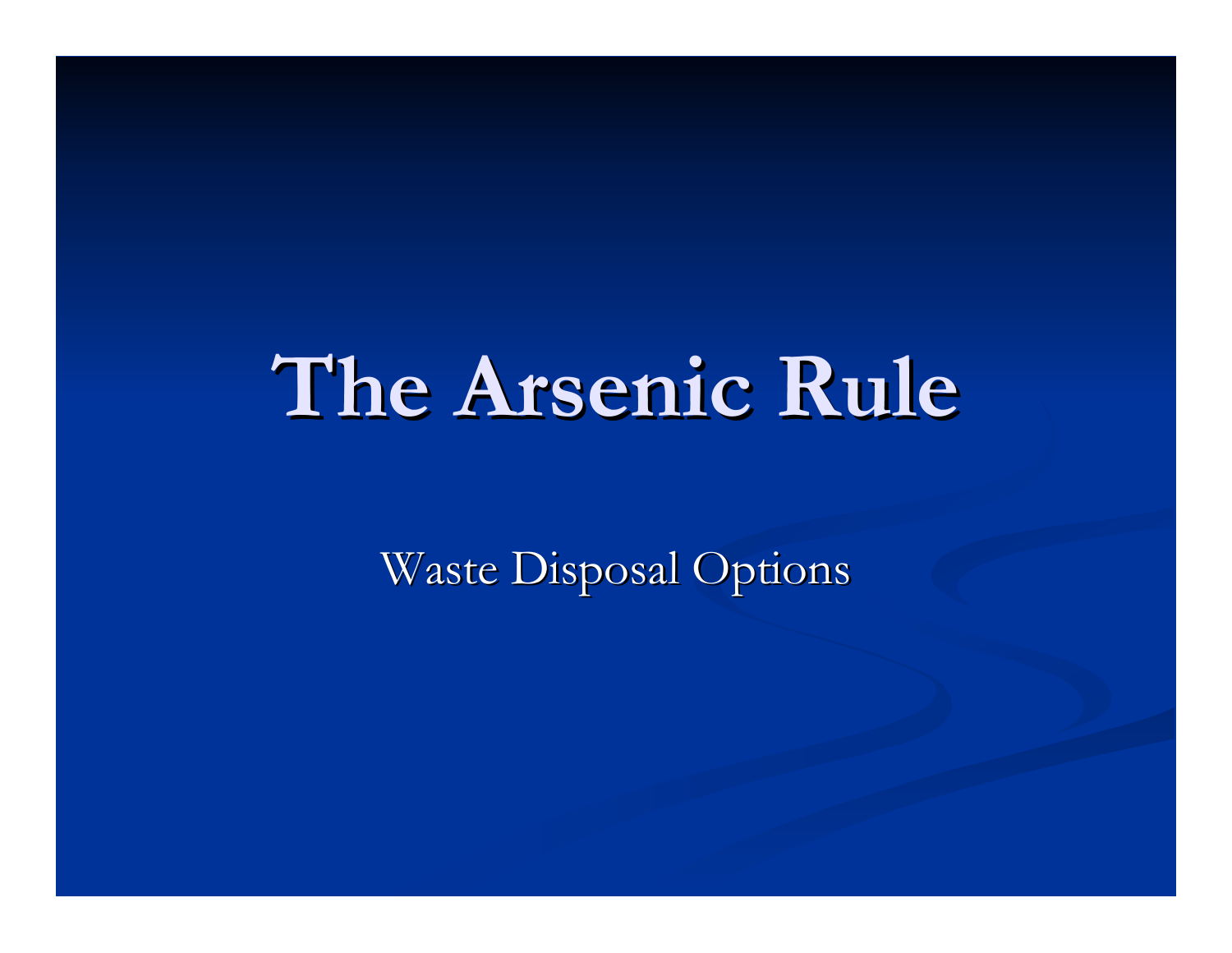## **Impacts on Disposal Alternatives Impacts on Disposal Alternatives**

Concentration of contaminants in the waste stream

- $\blacksquare$  Non-Hazardous Waste
- $\mathbb{R}^2$ Hazardous Waste
- $\blacksquare$  Mixed Waste
- $\blacksquare$ Federal, State, & Local Regulations
	- **Disposal facility policies**
- **Type of residuals** 
	- Liquid
	- Solid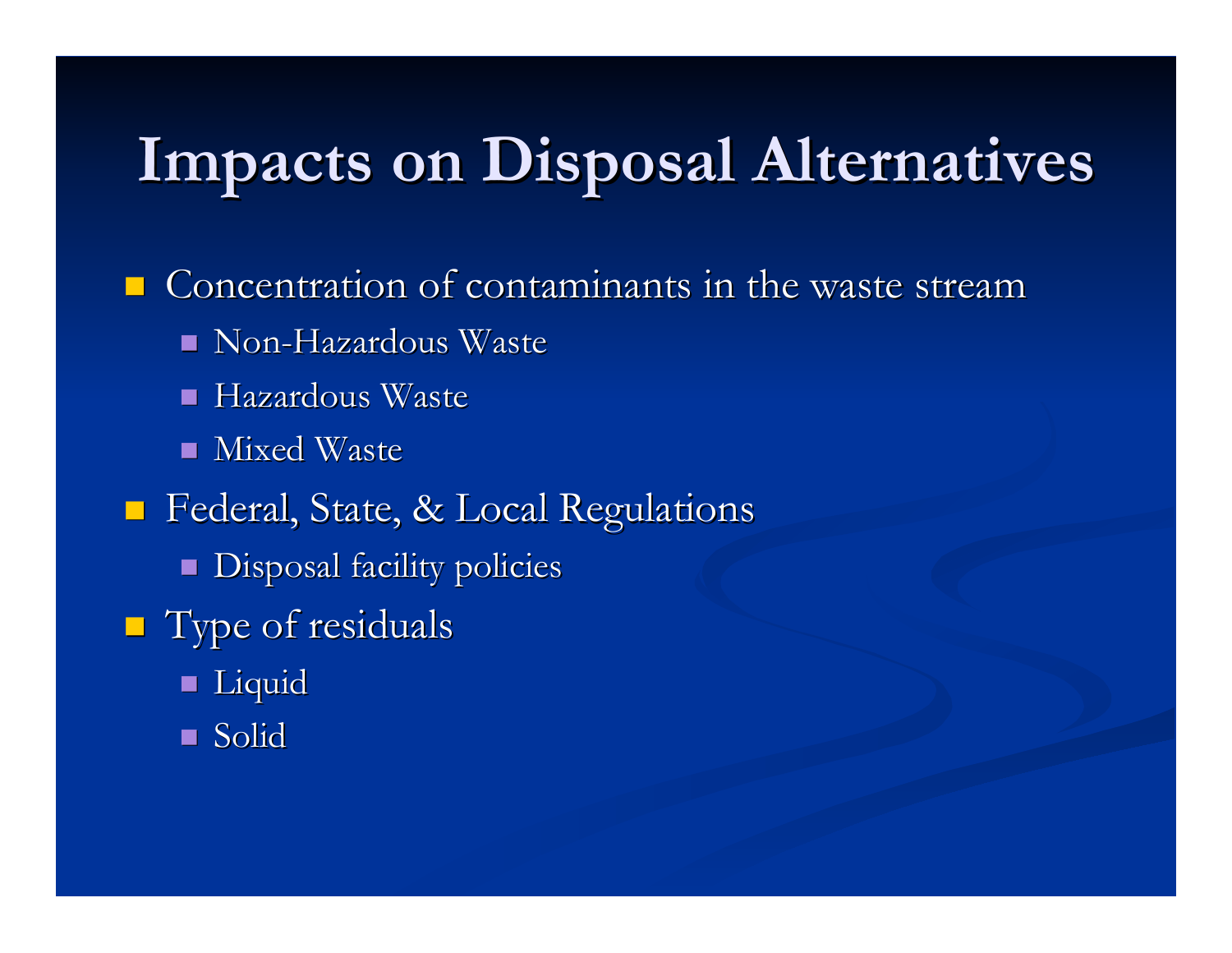# **Waste Streams: Solid/Liquid Waste Streams: Solid/Liquid**

### Liquid Residual Stream Liquid Residual Stream

- **B**rine
- $\blacksquare$  Backwash Water
- $\blacksquare$  Rinse Water
- $\blacksquare$  Acid Neutralization Water
- Concentrate Concentrate

#### $\blacksquare$ Solids

- $\blacksquare$  Spent Resins
- $\blacksquare$  Spent Filter Media
- $\blacksquare$  Spent Membranes
- **Sludges**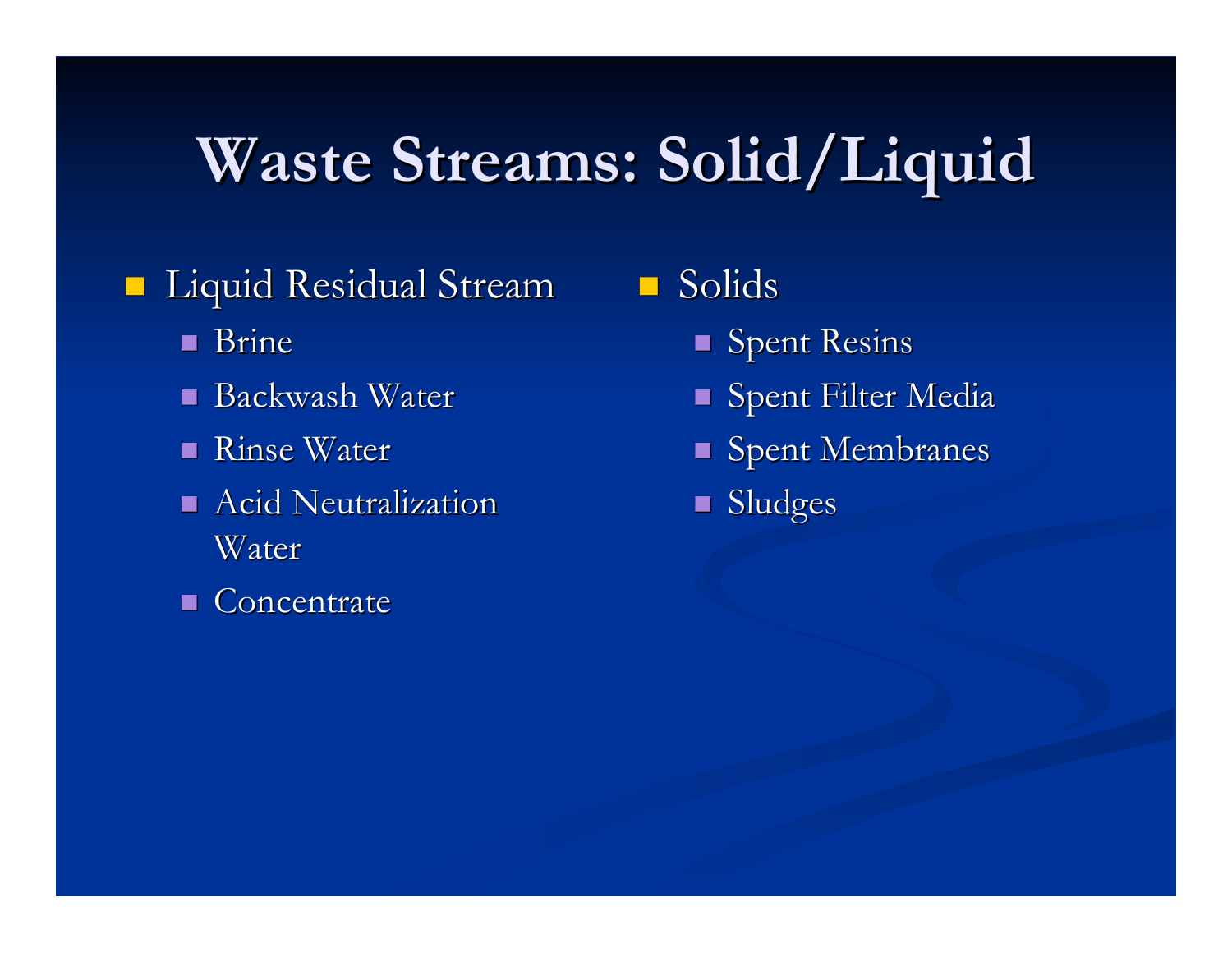# **Anion Exchange Anion Exchange**

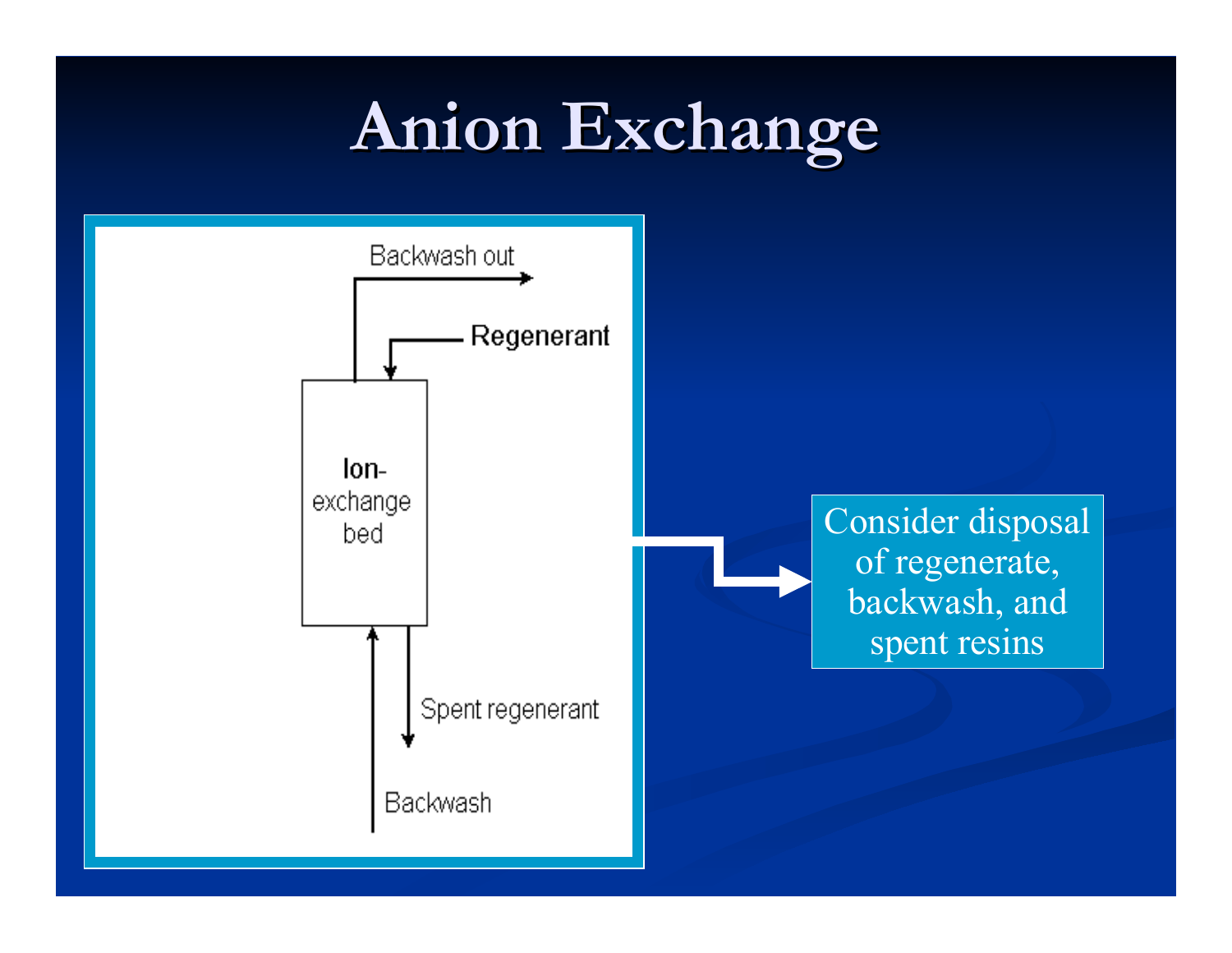### **Waste Identification Waste Identification**

#### $\blacksquare$ Solid or Liquid?

Paint Filter Liquids Test (EPA SW 846 Method 9095) Paint Filter Liquids Test (EPA SW 846 Method 9095)

#### **-** Hazardous or Non-Hazardous?

- $\blacksquare$  Knowledge of the waste generation process
- П Toxicity Characteristic Leaching Procedure (TCLP) or Waste Extraction Test (WET) in California
- $\blacksquare$  Exemption for Small Quantity Generators

#### ■ Mixed Waste?

П Hazardous waste and  $> 0.05\%$  uranium or thorium by weight (totaling  $\langle 15 \text{ lbs.} \rangle$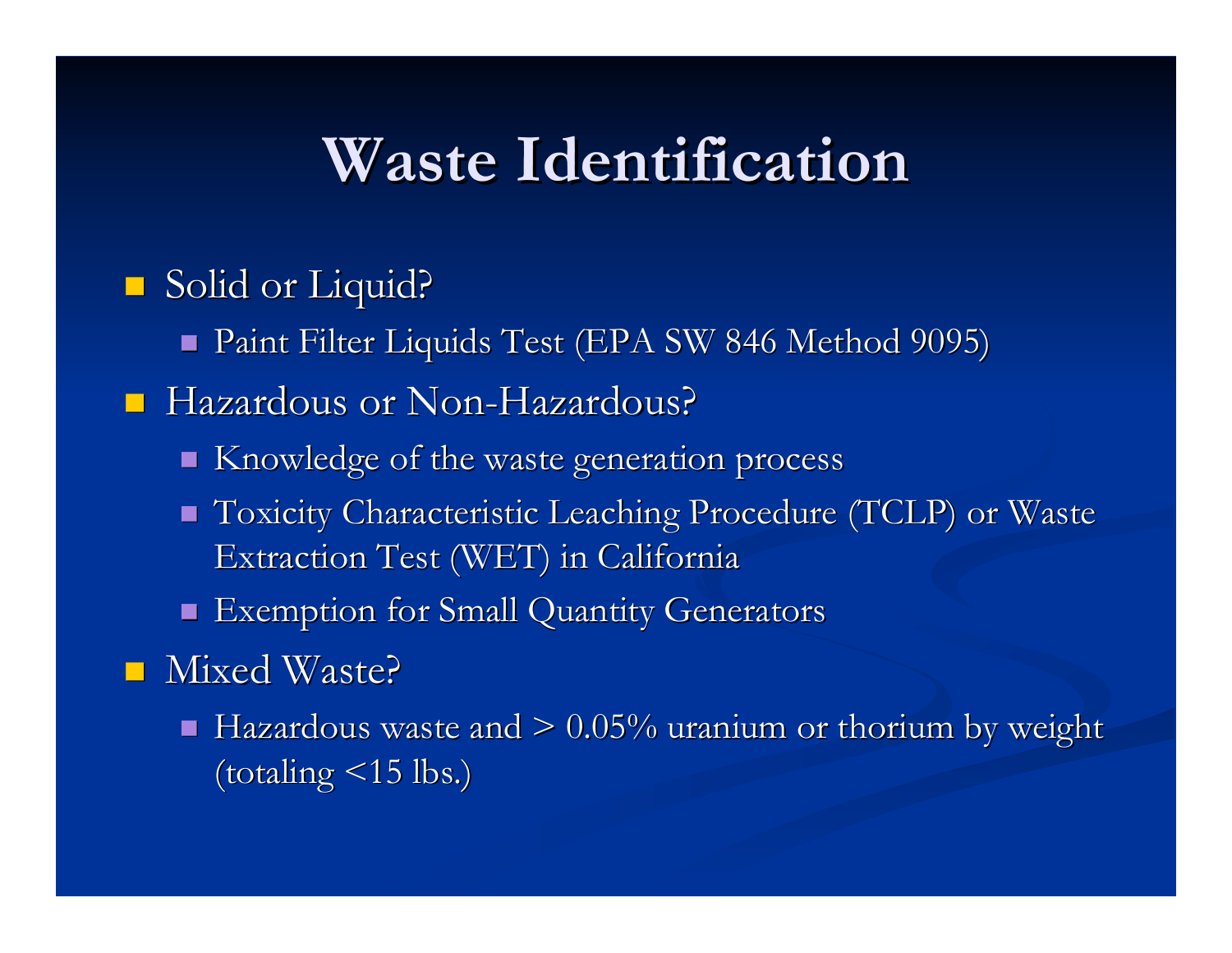# **RCRA Regulatory Tests RCRA Regulatory Tests**

- Paint Filter Liquids Test Paint Filter Liquids Test
- **TCLP** 
	- Arsenic is one of the eight metals regulated under RCRA
	- Arsenic  $> 5.0$  mg/L = Hazardous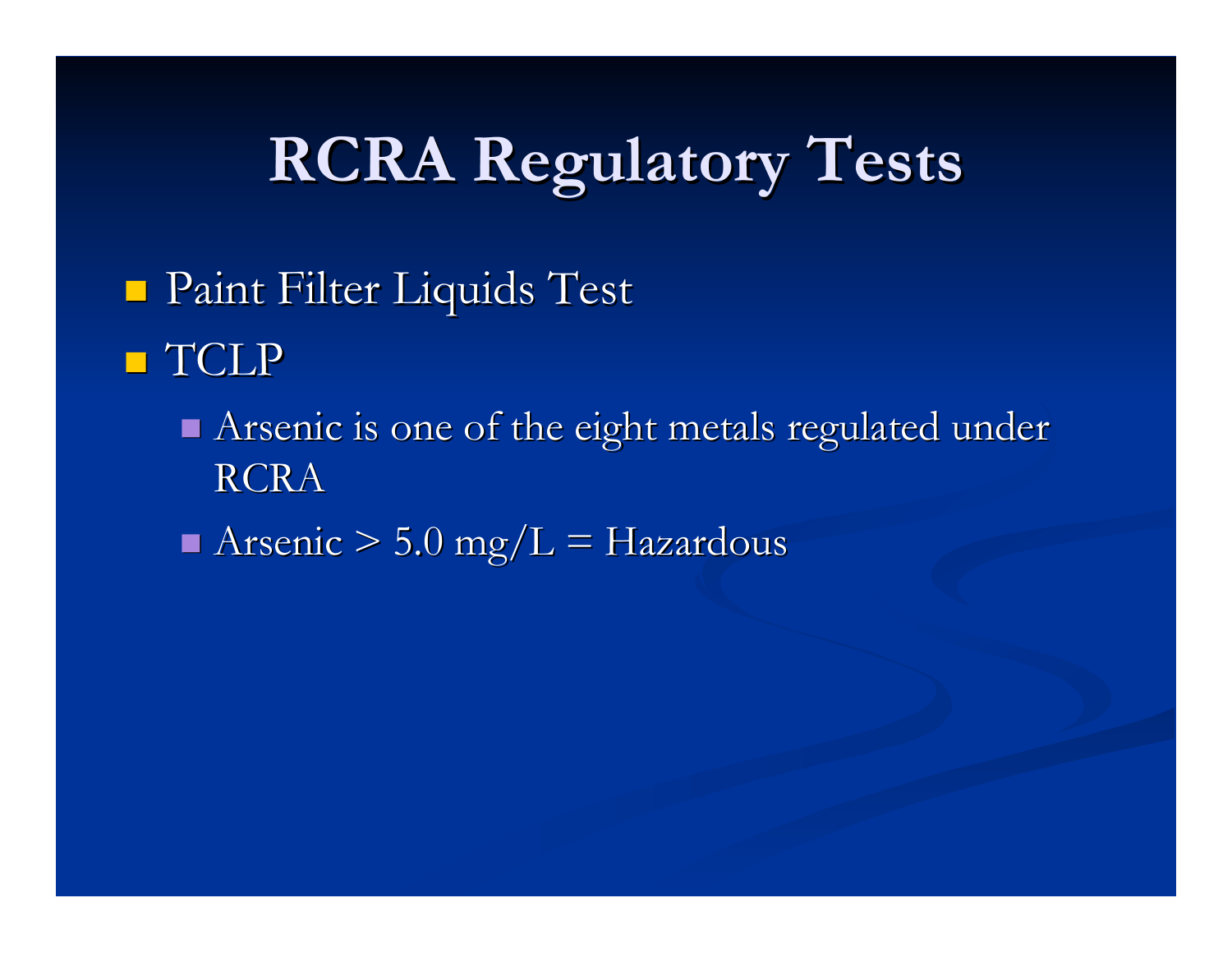## **Paint Filter Liquids Test Paint Filter Liquids Test**



- $\mathcal{L}$ Determines if "free" liquids are present in a waste
- $\blacksquare$  Wastes containing free liquids banned from disposal in municipal solid waste landfills and hazardous waste landfills
- $\blacksquare$  Liquid wastes must be treated or disposed in an alternative manner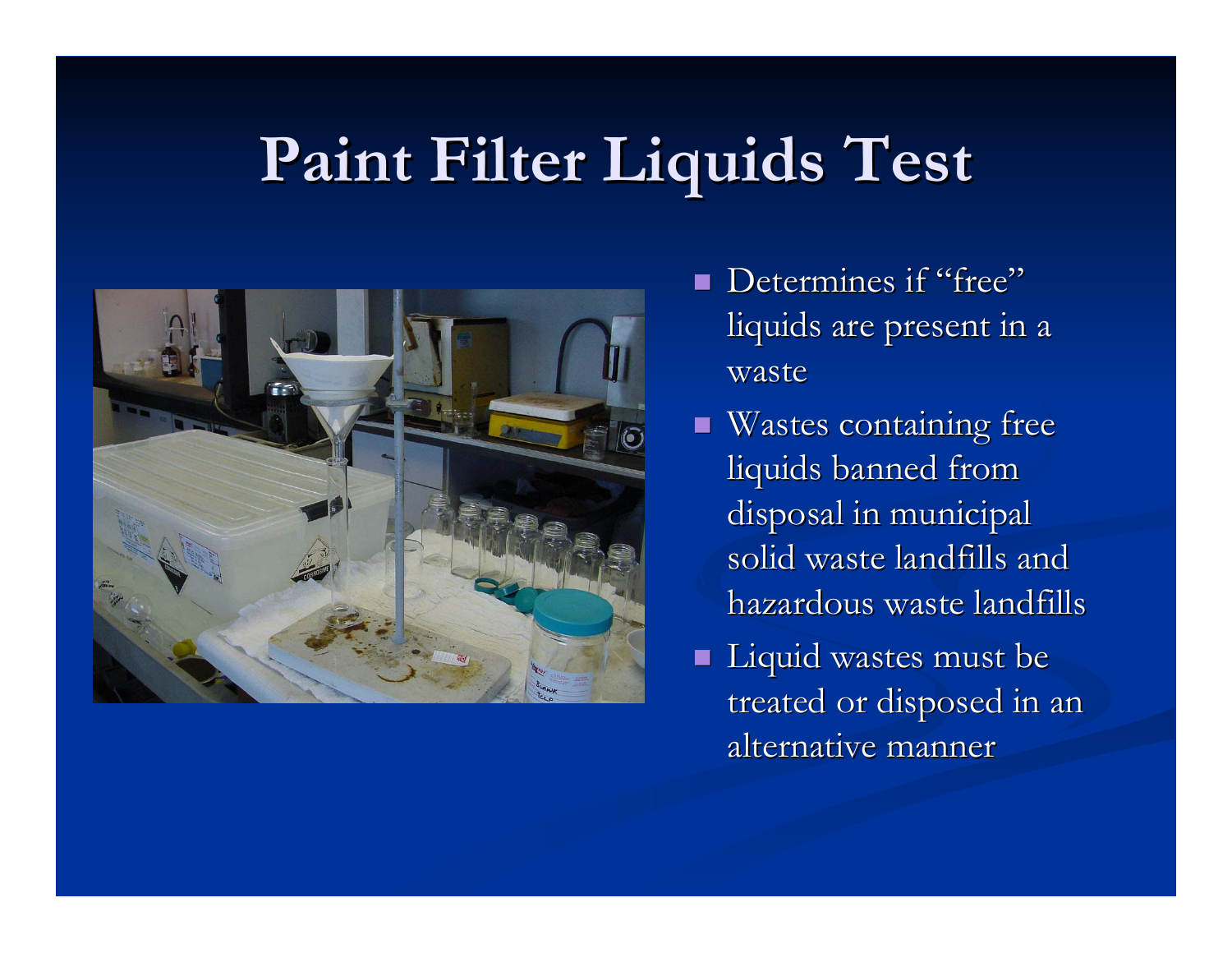### **Toxicity Characteristic Leaching Toxicity Characteristic Leaching Procedure Procedure**



- $\mathcal{L}$ Predicts if hazardous components of a waste are likely to leach out
- $\mathbb{R}^2$ **Regulatory levels** established for
	- $\blacksquare$  8 metals
	- 32 organics
- п Exceeding regulatory levels result in designation as hazardous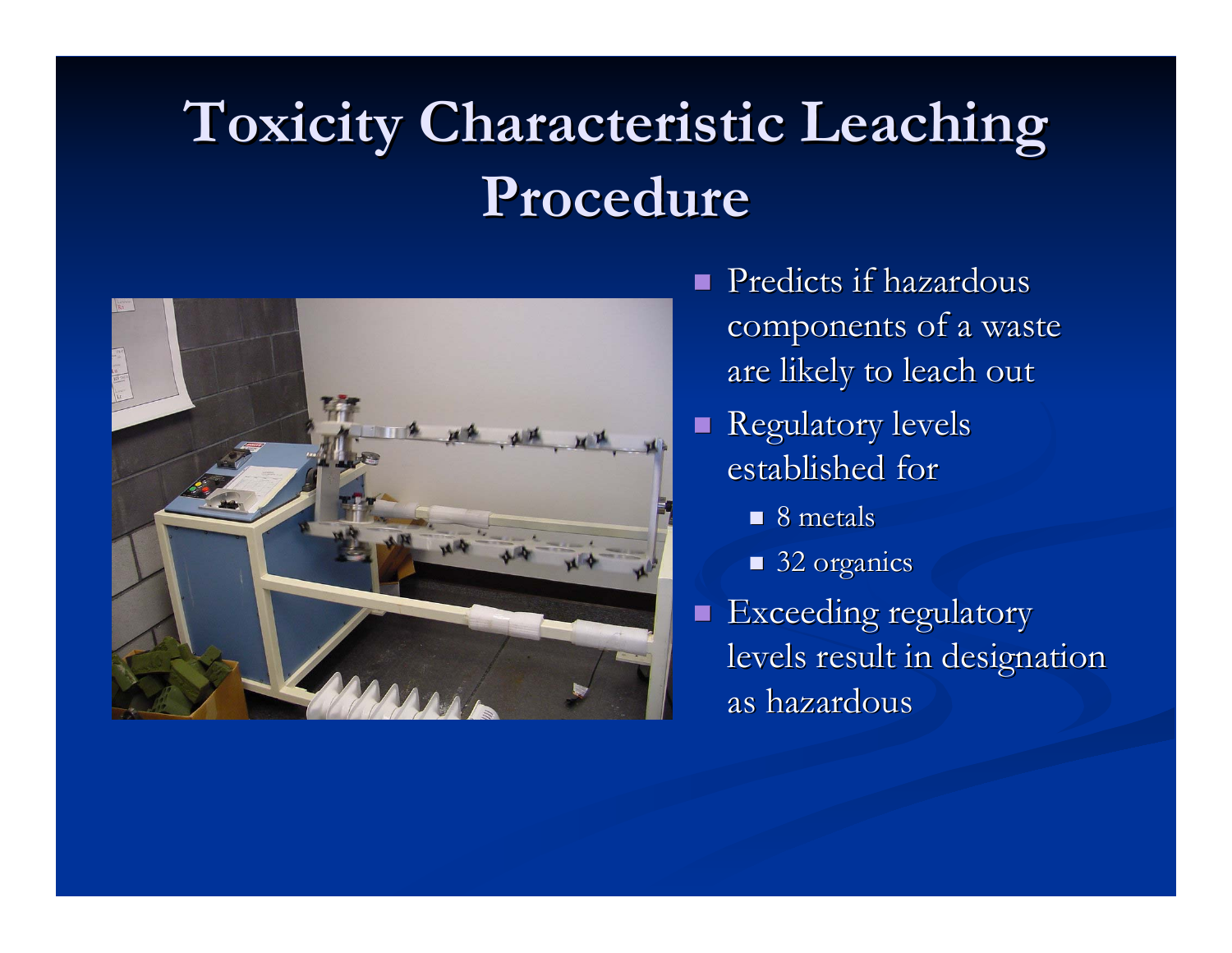# **Waste Type: Mixed Waste Waste Type: Mixed Waste**

 $\blacksquare$  Contains both hazardous waste and source. . . or byproduct material subject to the Atomic byproduct material subject to the Atomic Energy Act

 $\blacksquare$  Also regulated by RCRA

**Mixed waste Subject to license** from NRC or **Agreement State 15 lbs.) Agreement State >0.05% U/TH >0.05% U/TH by weight by weight (totaling (totaling <15 lbs.) Hazardous Waste+=**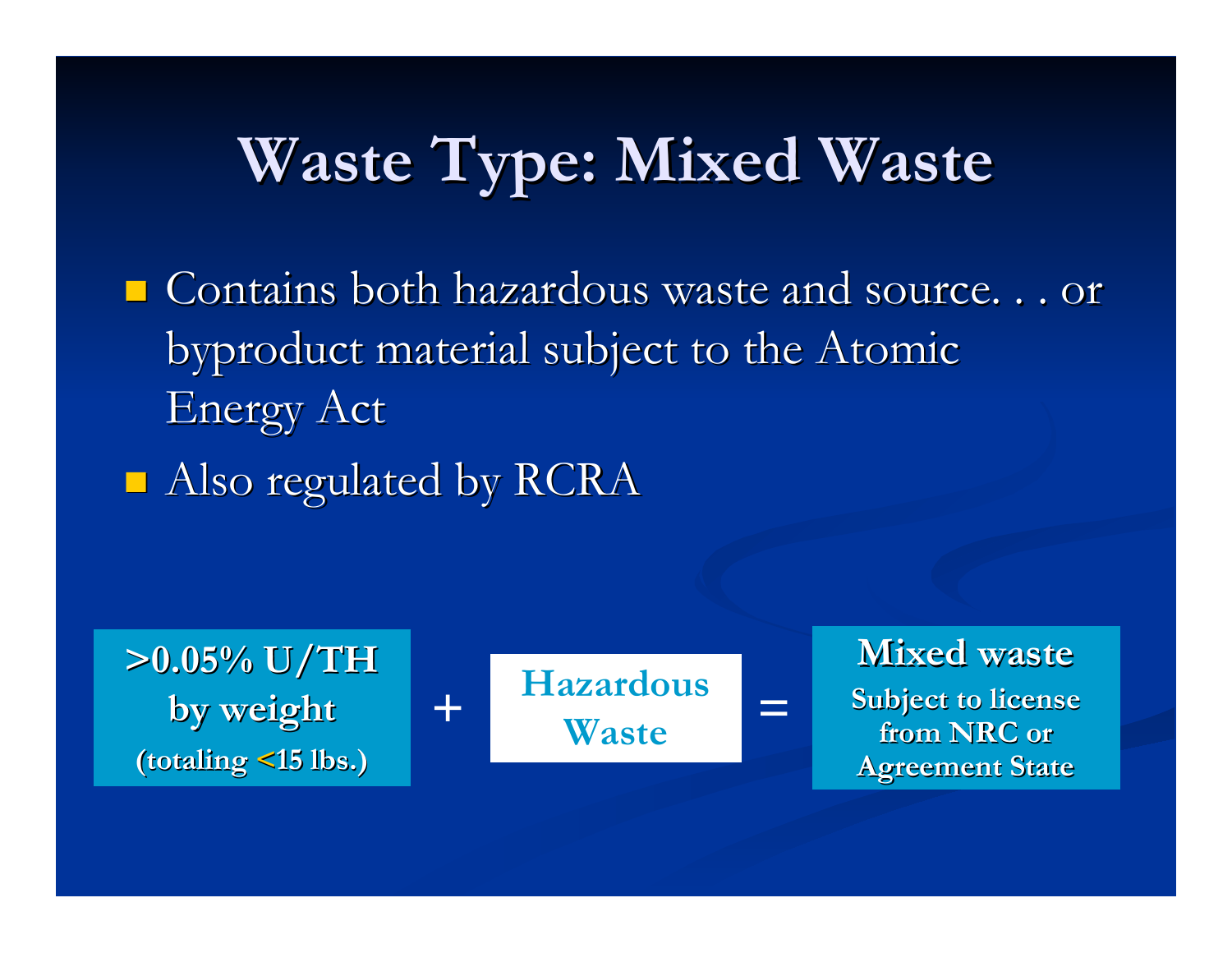

### **Liquid Residuals Liquid Residuals**

**Brine, Backwash Water, Rinse Water, Acid Brine, Backwash Water, Rinse Water, Acid Neutraliztion Neutraliztion Water, Concentrate Water, Concentrate**

| <b>Disposal Option</b>                                                          | <b>Waste Type</b>                           | <b>Applicable</b><br><b>Authority</b> | <b>Key Considerations</b>                                                                        |
|---------------------------------------------------------------------------------|---------------------------------------------|---------------------------------------|--------------------------------------------------------------------------------------------------|
| <b>Discharge directly to</b><br>surface waters                                  | Non-<br>hazardous                           | <b>CWA</b>                            | <b>NPDES Permit</b><br><b>Appropriate receiving body</b>                                         |
| <b>Discharge to a Publicly</b><br><b>Owned Treatment</b><br><b>Works (POTW)</b> | Non-<br>hazardous                           | <b>CWA</b>                            | <b>Neet TBLLs, POTW and</b><br>state requirements                                                |
| <b>Injection to a Class 1</b><br><b>UIC Well</b>                                | Hazardous,<br>Non-<br>hazardous,<br>& Mixed | <b>SDWA/UIC</b><br>Regs.              | <b>Expensive, complex, and</b><br>few wells<br><b>Permit required</b>                            |
| Injection to a Class V<br><b>UIC Well</b>                                       | Non-<br>hazardous                           | <b>SDWA/UIC</b><br>Regs.              | <b>Injection prohibited if it</b><br>will endanger an<br>underground source of<br>drinking water |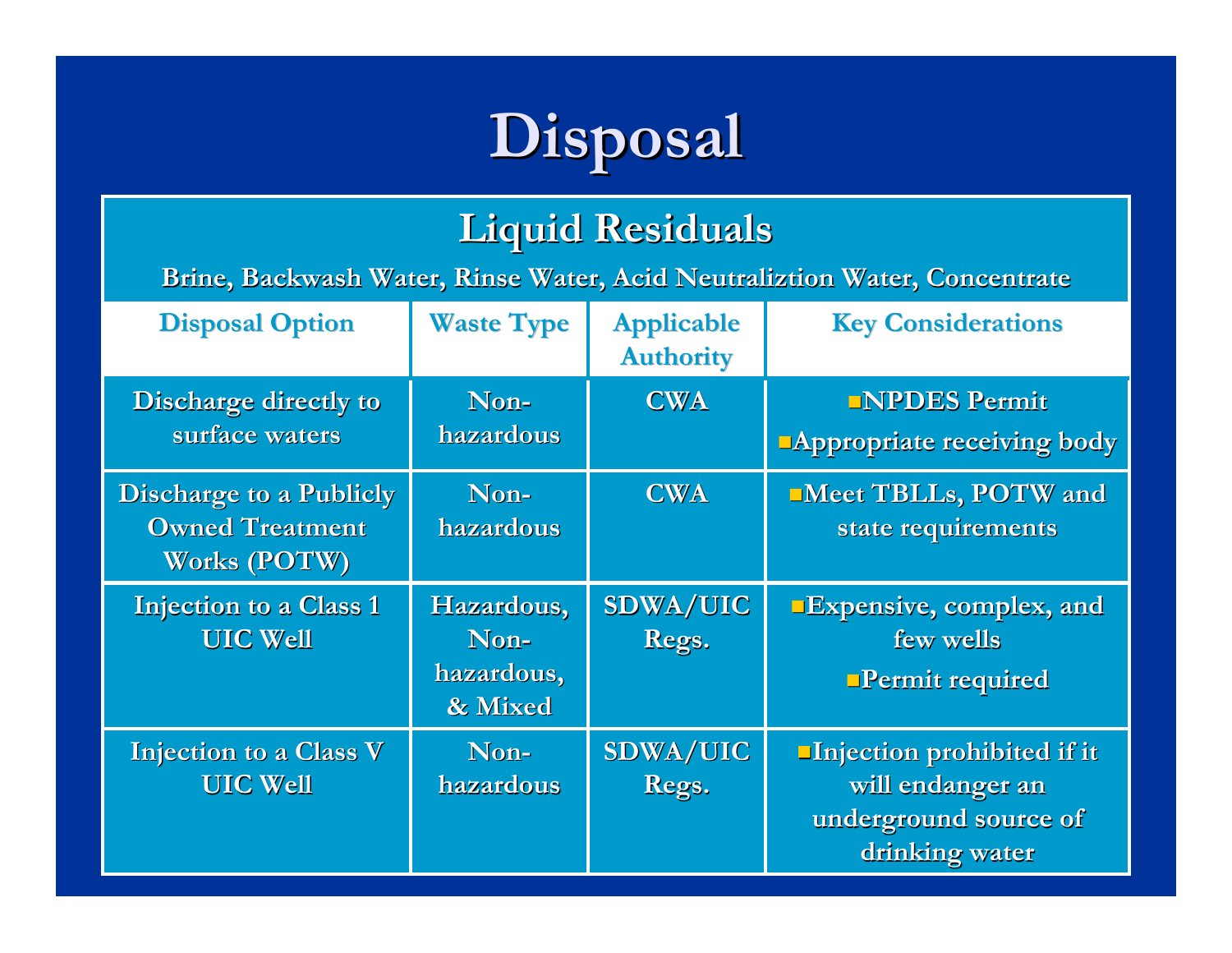

#### **Solid Residuals Solid Residuals**

**Spent Resins, Spent Filter Me Spent Resins, Spent Filter Media, Spent Membranes, Sludge dia, Spent Membranes, Sludge**

| <b>Disposal Option</b>                                    | <b>Waste Type</b>                            | <b>Applicable</b><br><b>Authority</b>      | <b>Key Considerations</b>                                                                     |
|-----------------------------------------------------------|----------------------------------------------|--------------------------------------------|-----------------------------------------------------------------------------------------------|
| <b>Municipal or</b><br>industrial solid<br>waste landfill | <b>Non-hazardous</b>                         | <b>RCRA Subtitle</b><br>ID                 | $\blacksquare$ No free liquids<br>DAt discretion of landfill<br>owner                         |
| <b>Hazardous waste</b><br>landfill                        | Hazardous &<br>Non-hazardous                 | <b>RCRA Subtitle</b>                       | $\blacksquare$ No free liquids<br>Can accept hazardous<br>waste from all generator<br>classes |
| <b>Low-level</b><br><b>Radioactive Waste</b><br>Landfill  | <b>TENORM</b> and<br>possibly Mixed<br>Waste | <b>AEA</b> or<br><b>Agreement</b><br>State | <b>Limited number of</b><br>landfills in the nation                                           |